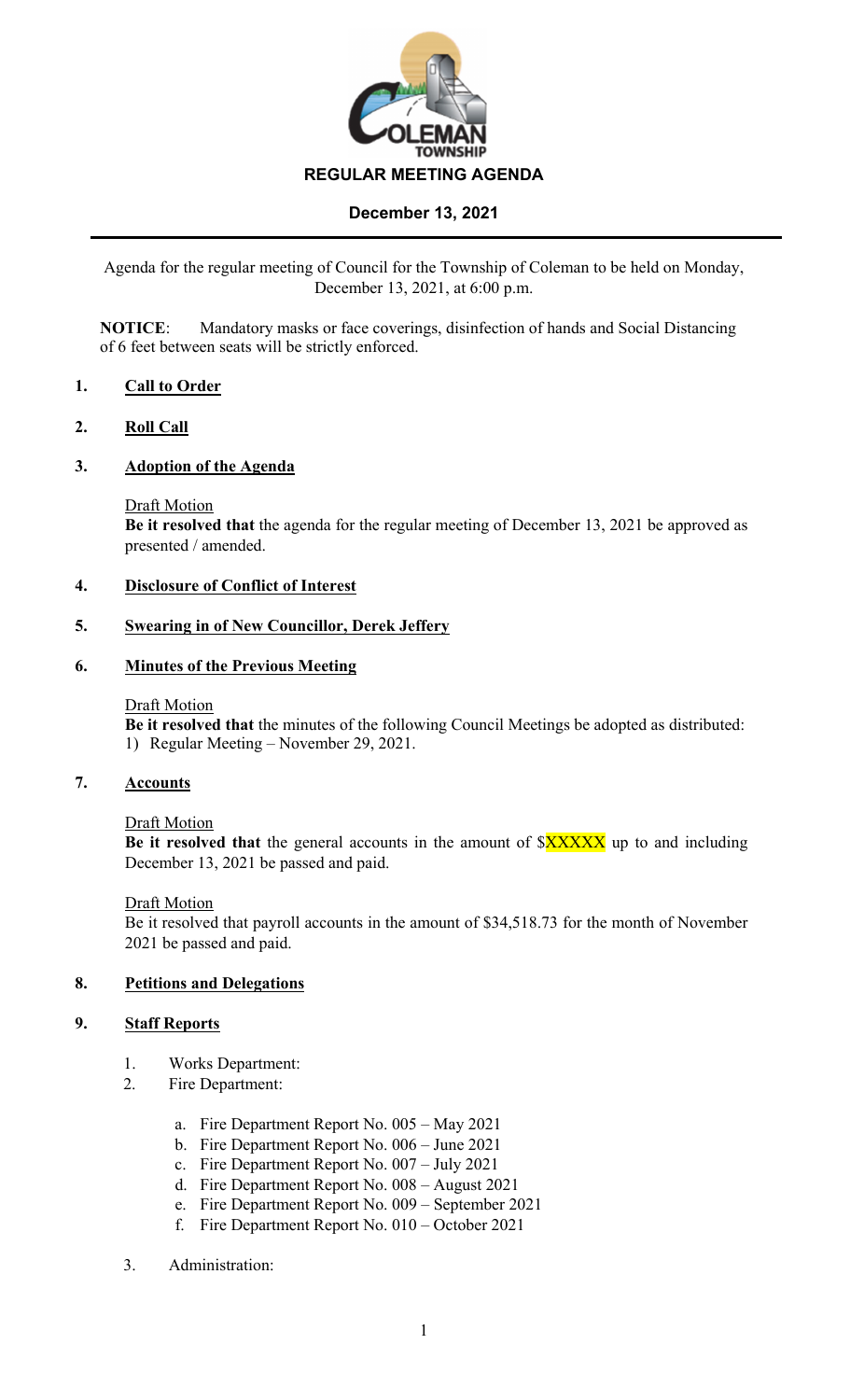

- a. Staff Report 2021-12-01 Annual Review of Health and Safety Policy
- b. Staff Report 2021-12-02 Annual Review of Violence and Harassment Policy
- c. Staff Report 2021-12-03 Agreement with Dibrina Group Benefits Renewal
- d. Staff Report 2021-12-04 Emergency Management Program and Emergency Response Plan By-law
- 4. Animal Service Provider:
- 5. By-Law Enforcement:
- 6. Larose Bridge Replacement:
- 7. COVID-19 Update:

## **Draft Motion**

Be it resolved that the Staff Reports be noted and listed in the minutes of this meeting.

## **10. By-laws**

## 10.1. By-law 21-44 - Dibrina Group – 2021 Group Benefits Renewal

## Draft Motion

Be it resolved that By-Law No. 21-44 being a by-law to enter into an agreement with Dibrina Group for the administration of group benefits for the Township of Coleman be read a first and second time.

## Draft Motion

Be it resolved that By-Law No. 21-44 be read a third and final time and be passed and enacted.

10.2. By-law 21-45 – To Update the Township's Emergency Response Plan

## Draft Motion

Be it resolved that By-law No. 21-45 Being a by-law to adopt an Emergency Management Program and Emergency Response Plan and to meet other Requirements under the *Emergency Management and Civil Protection Act* be read a first and second time.

Draft Motion Be it resolved that By-Law No. 21-45 be read a third and final time and be passed and enacted.

# **11. Business Arising from the Minutes**

## **12. New Business**

12.1. Conferences:

## 12.2. Motions:

- 12.2.1. Payment of Accounts
- 12.2.2. Payment of Honorarium for Property Standards Committee
- 12.2.3. Instructions to Township of Coleman's Auditor
- 12.2.4. Appointment of Municipal Solicitor
- 12.2.5. Appointment of Weed Inspector
- 12.2.6. Appointment of Fire Wardens
- 12.2.7. Council Meeting Schedule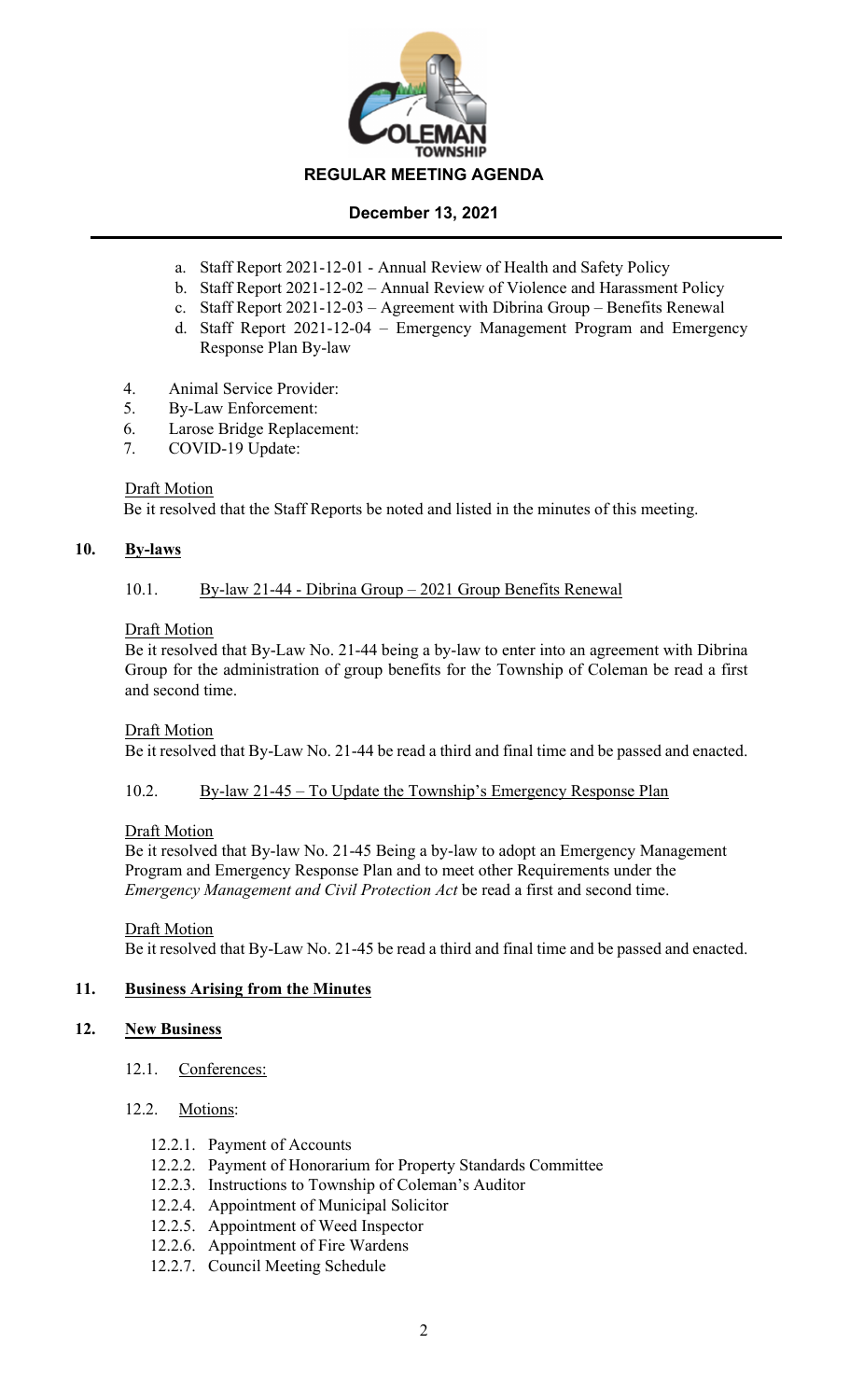

# **13. Committee Reports**

- 12.1 Public Works
- 12.2 Finance
- 12.3 Government Liaison, TeMAG and TMA
- 12.4 Tourism & Recreation

# **14. Correspondence**

| <b>Item</b><br>No. | <b>Received</b><br><b>Date</b> | <b>Originator</b>                                             | Subject                                                                                                                                                                                  |
|--------------------|--------------------------------|---------------------------------------------------------------|------------------------------------------------------------------------------------------------------------------------------------------------------------------------------------------|
| 13.1               | December 2                     | Alcohol and Gaming<br><b>Commission of Ontario</b>            | Government of Ontario Announces a<br>New Progressive Jackpot Raffle<br>Offering and a New Social Gaming<br>Licence                                                                       |
| 13.2               | December 9                     | Tribunals Ontario                                             | <b>Tribunals Ontario Portal Launched</b>                                                                                                                                                 |
| 13.3               | November 29                    | Town of Cochrane                                              | <b>Property Assessment</b>                                                                                                                                                               |
| 13.4               | December 1                     | D.S. Dorland Limited                                          | Northern Ontario Property Surveying                                                                                                                                                      |
| 13.5               | November 24                    | The Regional Municipality of<br>Durham                        | <b>Bus Stop Dead End Roads</b>                                                                                                                                                           |
| 13.6               | December 5                     | Federation of Northern<br><b>Ontario Municipalities</b>       | News Release – FONOM is concerned<br>with the Physician, Nurse and Health<br>Care Professional Shortage in<br>Northern Communities                                                       |
| 13.7               | November 29                    | Federation of Northern<br><b>Ontario Municipalities</b>       | <b>ONTC Northlander Train Test Run</b>                                                                                                                                                   |
| 13.8               | November 29                    | Town of Georgina                                              | Lack of Recycling Options -<br>Agricultural Bale Wrap and Twine<br>and Boat Shrink Wrap                                                                                                  |
| 13.9               | December 1                     | City of Kitchener                                             | <b>Conversion Therapy</b>                                                                                                                                                                |
| 13.10              | December 1                     | City of Kitchener                                             | <b>Fire Safety Measures</b>                                                                                                                                                              |
| 13.11              | November 26                    | Ministry of the Environment,<br><b>Conservation and Parks</b> | <b>Environmental Assessment</b><br>Modernization Proposals – Moving to<br>a project list approach and Extending<br><b>Environmental Assessment Act</b><br>approvals for certain projects |
| 13.12              | December 6                     | Ministry of the Environment,<br><b>Conservation and Parks</b> | <b>Update of Noise Prediction Methods</b>                                                                                                                                                |
| 13.13              | December 7                     | Ministry of Municipal Affairs<br>and Housing                  | 2021 FITs and Municipal Profile                                                                                                                                                          |
| 13.14              | November 25                    | Northumberland County                                         | Resolution of Support - Funding of<br>Rural Infrastructure Projects                                                                                                                      |
| 13.15              | December 7                     | Town of Penetanguishene                                       | Concerning Rates of Recidivism                                                                                                                                                           |
| 13.16              | December 8                     | Township of Scugog                                            | Correspondence received from the<br>Region of Durham regarding Bus Stop<br>Dead End Roads                                                                                                |
| 13.17              | December 1                     | City of St. Catharines                                        | National Childcare Program                                                                                                                                                               |

# Draft Motion

Be it resolved that correspondence items 13.1 to 13.17 be noted, filed and recorded in the minutes of this meeting.

## **15. Notice of Motion**